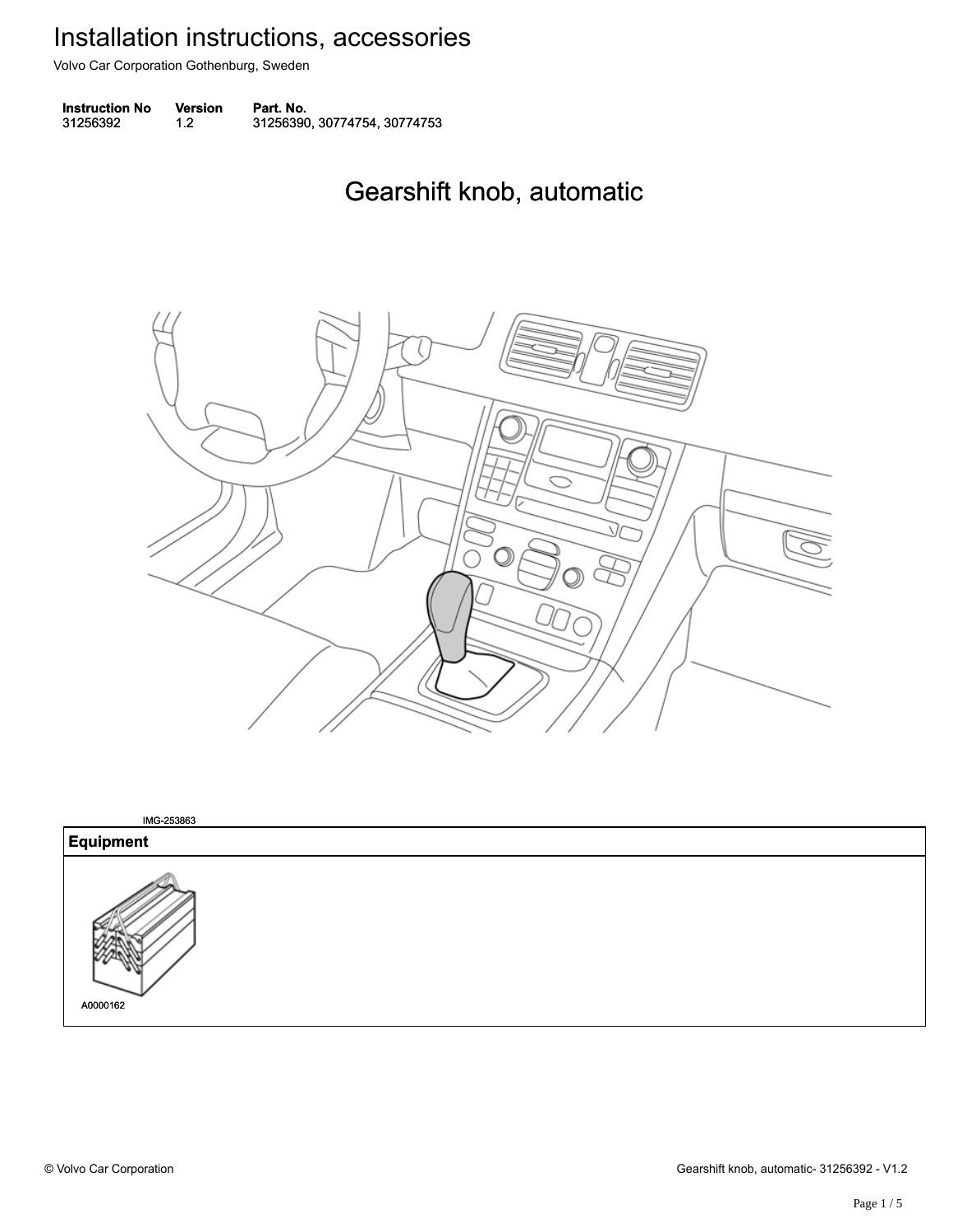Volvo Car Corporation Gothenburg, Sweden



IMG-253864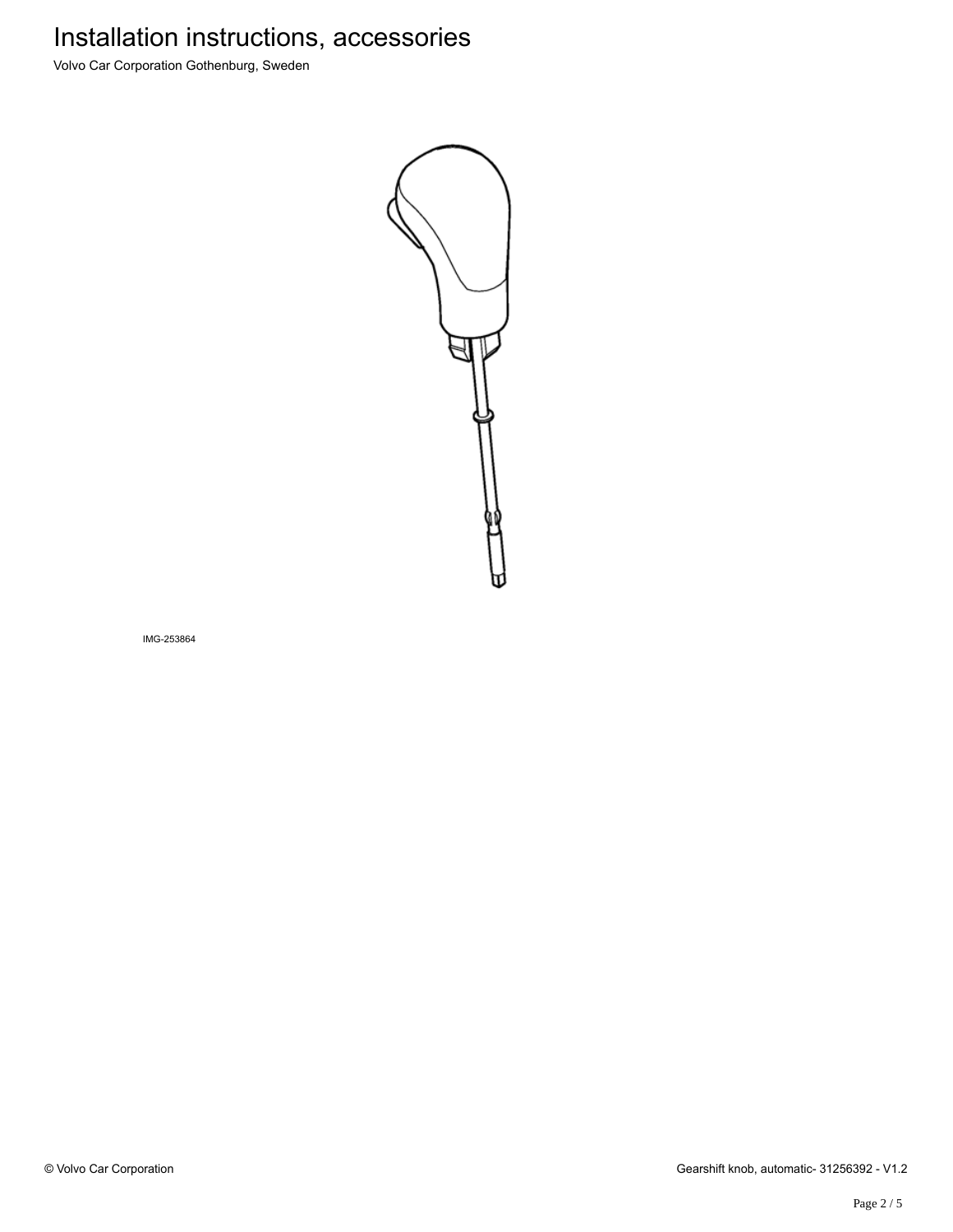Volvo Car Corporation Gothenburg, Sweden

| Any comments on this publication?<br>Thank You!<br>Please contact your nearest retailer. |  |        |         |  |
|------------------------------------------------------------------------------------------|--|--------|---------|--|
| Publ.no:                                                                                 |  | Issue: | Kit no: |  |
|                                                                                          |  |        |         |  |
|                                                                                          |  |        |         |  |
|                                                                                          |  |        |         |  |
|                                                                                          |  |        |         |  |
|                                                                                          |  |        |         |  |
| From:                                                                                    |  |        |         |  |
| Address:                                                                                 |  |        |         |  |
| Telephone:                                                                               |  |        |         |  |
| Telefax:                                                                                 |  |        |         |  |
| IMG-213320                                                                               |  |        |         |  |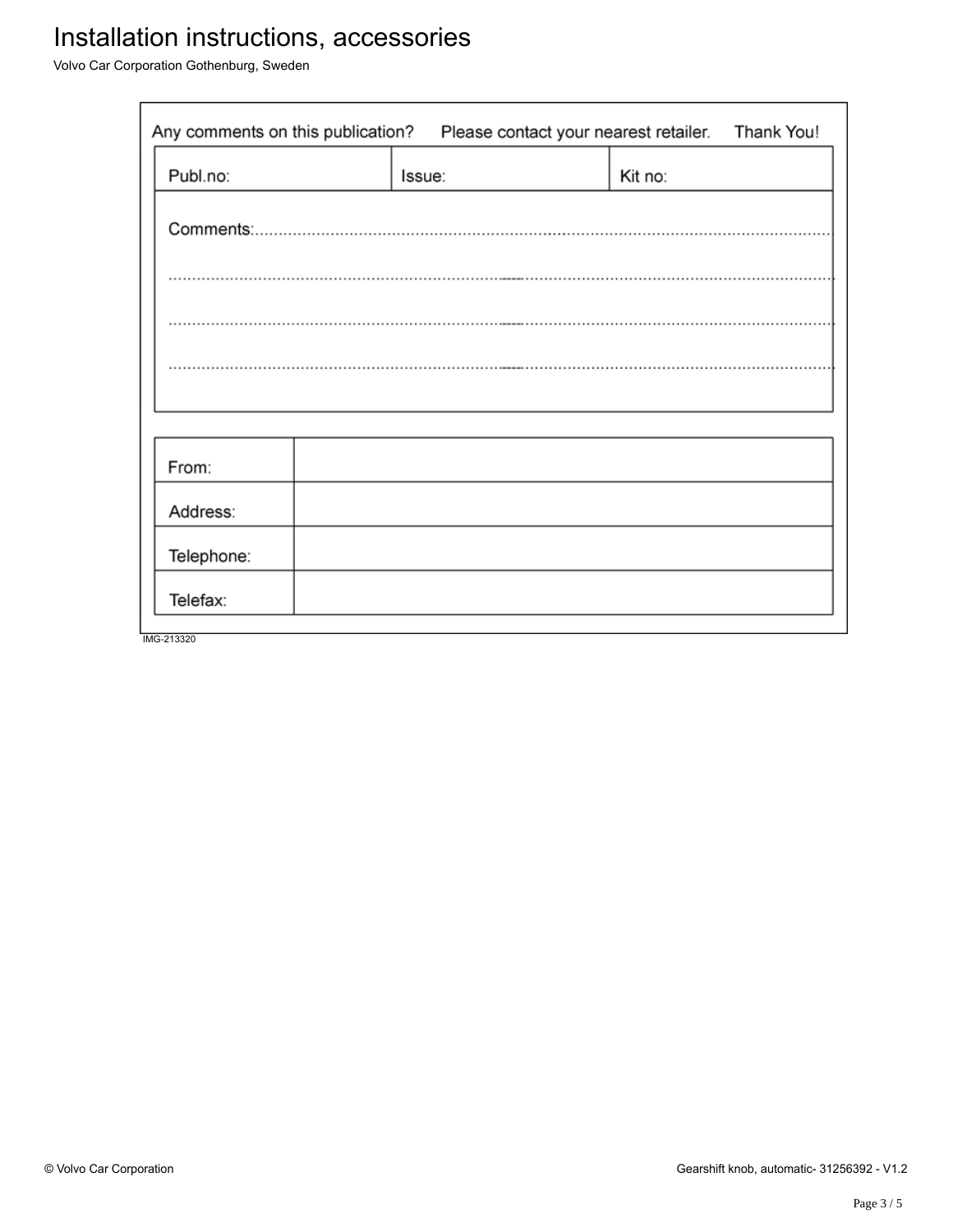Volvo Car Corporation Gothenburg, Sweden

#### **INTRODUCTION**

Read through all of the instructions before starting installation.

Notifications and warning texts are for your safety and to minimise the risk of something breaking during installation.

Ensure that all tools stated in the instructions are available before starting installation.

Certain steps in the instructions are only presented in the form of images. Explanatory text is also given for more complicated steps.

In the event of any problems with the instructions or the accessory, contact your local Volvo dealer.



Loosen the gaiter from the gear lever knob by turning the lock ring on the inside ¼-turn, and pull down the gaiter.



Pull loose the gear lever knob by forcefully pulling it straight upward.

#### **Note!**

A lot of force is required to pull it loose.

2